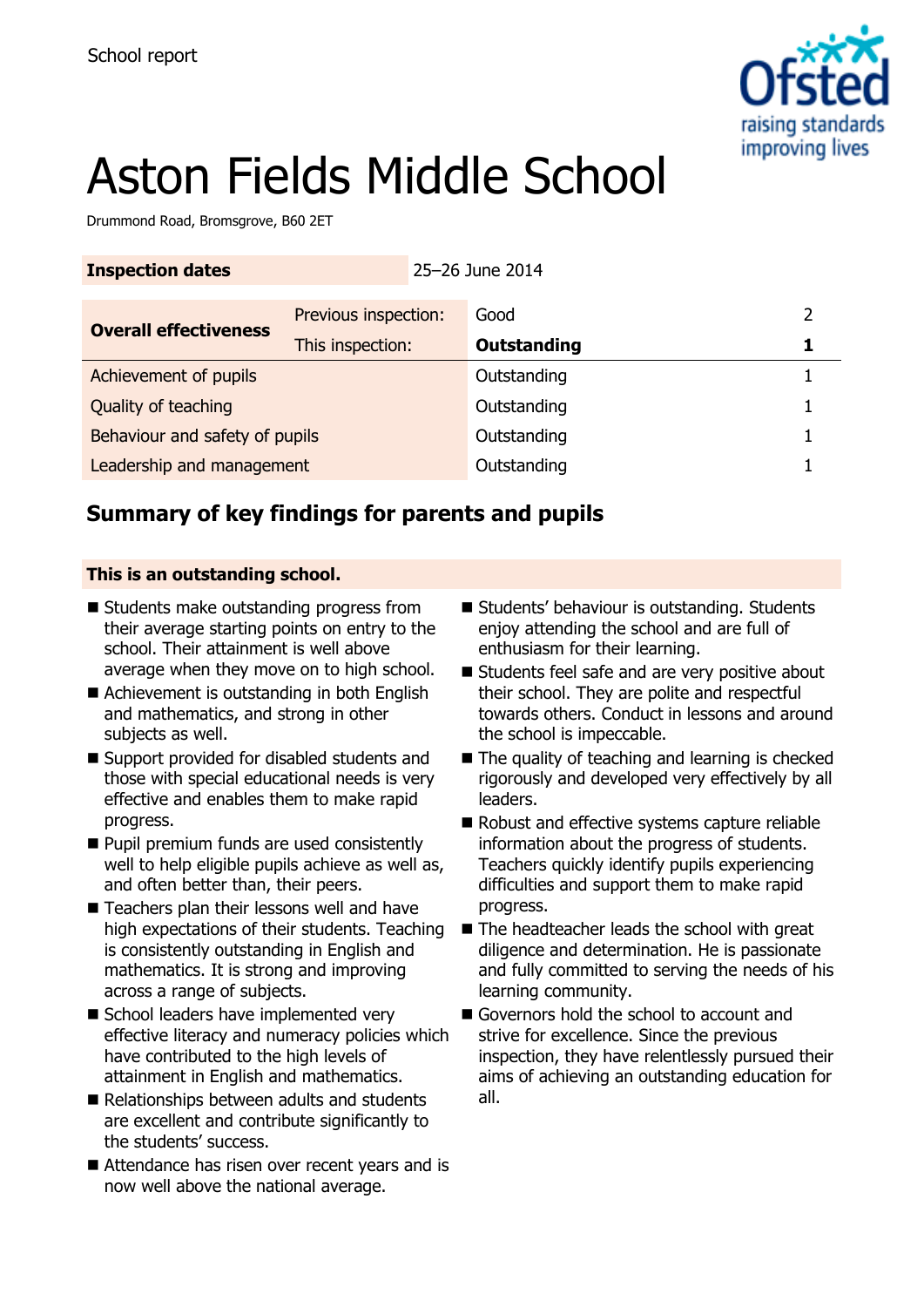# **Information about this inspection**

- Inspectors observed teaching and learning in 16 lessons, some of which were jointly observed with senior leaders. In addition, they made a number of shorter visits to lessons, tutorial sessions and assemblies.
- Inspectors held meetings with the headteacher, other leaders and managers, and groups of staff.
- Members of the inspection team held meetings with three groups of students, representing all age groups in the school. Discussions also took place with students informally.
- A meeting was held with the Chair and other members of the Governing Body
- The inspection team observed the school's work and scrutinised documents, including the school's own evaluation of how well it is doing, the school improvement plan and statistical information about students' achievement, attendance and exclusions.
- The inspectors took account of the 47 responses to the online questionnaire, Parent View, and the 47 responses to the staff questionnaires. Additional comments were received from parents, and consideration was given to the views expressed by students and their families in response to the school's own survey.

# **Inspection team**

Rob Ridout, Lead inspector **Additional Inspector** Balbir Kaur-Pierpoint **Additional Inspector** Additional Inspector

Graham Crerar **Additional Inspector** Additional Inspector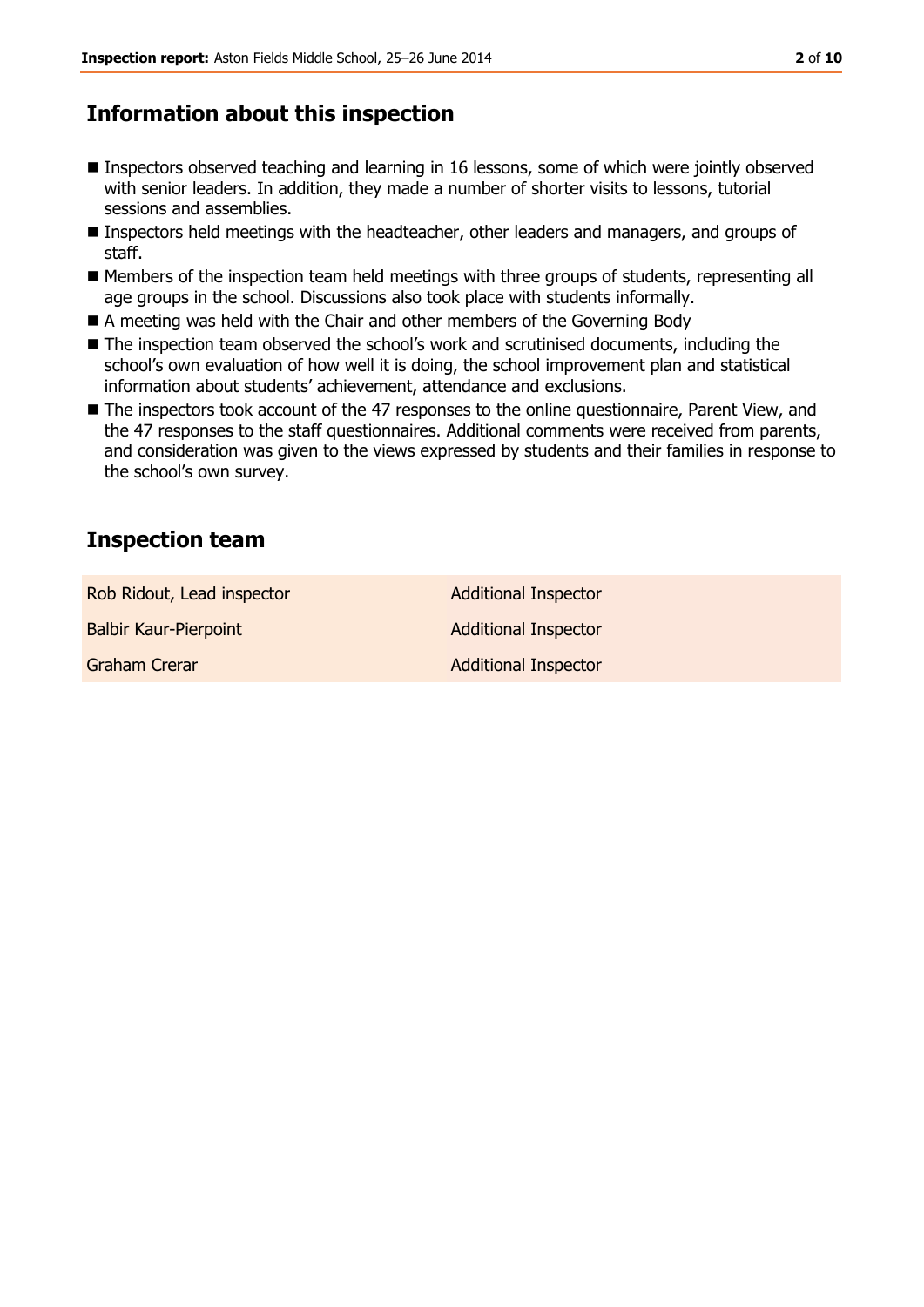# **Full report**

# **Information about this school**

- **This middle-deemed secondary school is smaller than the average-sized secondary school.**
- $\blacksquare$  Most students come from White British backgrounds. The number of students from other ethnic backgrounds is very small with approximately one per cent of the students speaking English as an additional language.
- $\blacksquare$  The proportion of students eligible for the pupil premium is below average. This additional funding supports students who are known to be eligible for free school meals and those who are looked after by the local authority.
- An average proportion of students with disabilities and special educational needs are supported through school action.
- The proportion of these students supported through school action plus or with a statement of special education needs is higher than average. Many of these students have moderate learning difficulties, behavioural, social and emotional difficulties or other specific needs.
- Over twenty students benefit from the Y7 funded catch-up programme.
- The school meets the government's current floor targets, which are the minimum expectations for students' attainment and progress.

# **What does the school need to do to improve further?**

 Embed the high quality of feedback and guidance given to students on how to improve in all subjects, so that it matches the best in the school, as exemplified in English, mathematics and science.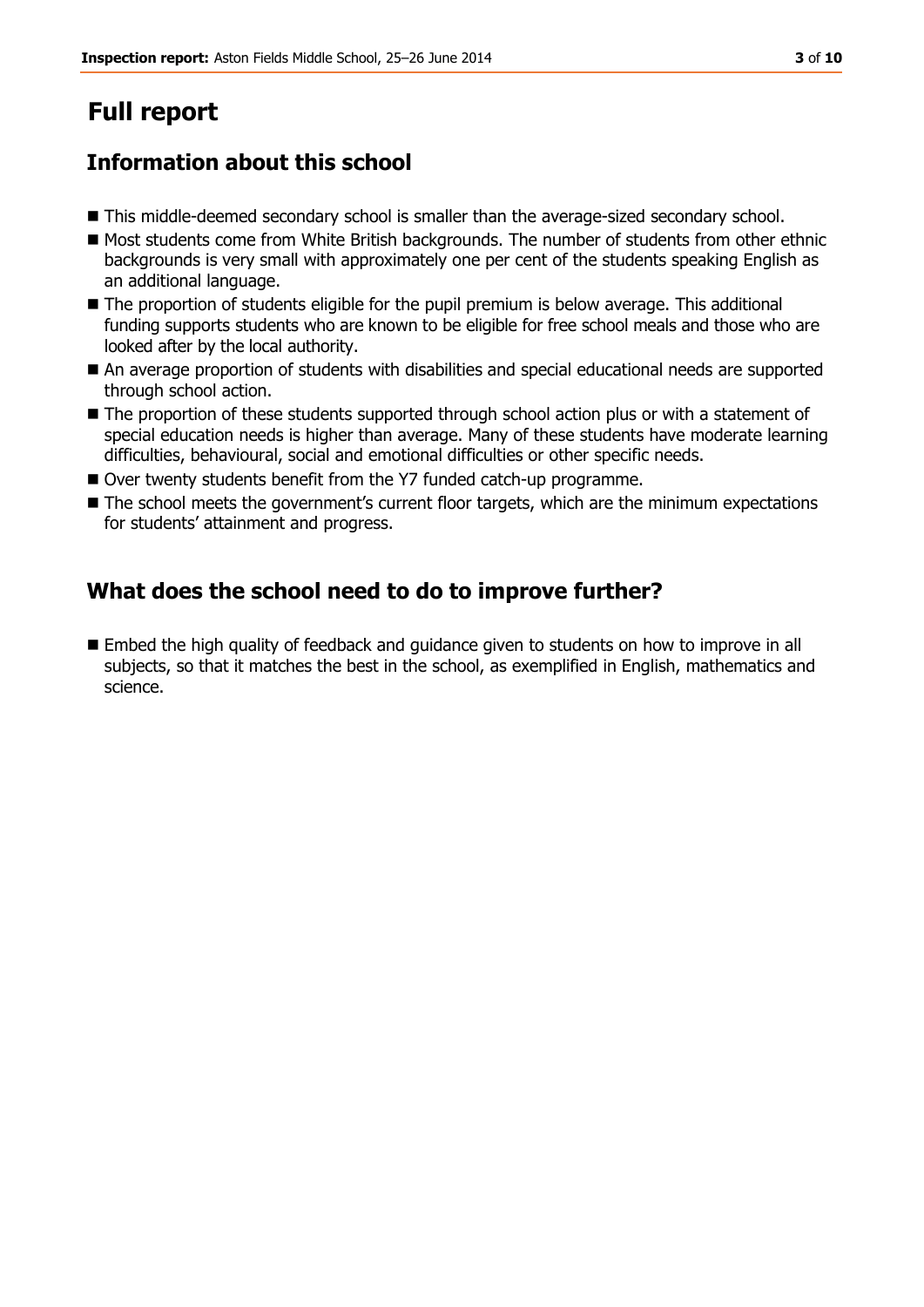## **Inspection judgements**

#### **The achievement of pupils is outstanding**

- The work of students shows that they achieve exceptionally well in all year groups and make outstanding progress from their starting points to the time they leave the school.
- **Standards are very high in English, mathematics and science and rising. All groups, especially** the more-able students, achieve extremely well within these subjects. This was because teachers provide individualised, tailored programmes to support students to secure faster progress.
- **Student's achievement is good and improving in other subjects including history, geography,** information and communication technology (ICT), religious education, and modern foreign languages. Standards in art and music are high and rising further as students benefit from the good work of teachers.
- **The progress of students eligible for additional funding is rapid in both English and mathematics.** Extra help is provided through one-to-one tuition, in class support and the employment of additional teachers has reduced the attainment gap between these students and others across all years. Consequently, students receiving additional support achieve as well as and sometimes better than their peers. In 2013 in Year 6, these students did as well as others in mathematics, reading, and writing.
- **E** Literacy is promoted well across the school. Reading is encouraged throughout the school and literacy skills are developed in many subjects. Year 7 'catch-up' funding is used effectively to support weak readers and help them to improve their reading skills so that they are able to keep up with their classmates in lessons.
- Disabled students and those who have special educational needs make at least good progress. This is because teaching is closely matched to their learning and teaching assistants provide high quality support that contributes to their success.
- Students in Years 5 and 6 make at least good and often outstanding progress in their studies. This is because of the successful work done in partnership with the first schools. Good planning supports the seamless transition of students into the school. The curriculum is designed to link with prior learning, and work done with Year 4 teachers is continued with Year 5 teachers. As a result students learn quickly and achieve standards in Year 6 well above average.

#### **The quality of teaching is outstanding**

- Teaching across most subjects and topics leads to outstanding outcomes for most students. This is especially true in English, mathematics and science.
- **Teachers are well qualified and use their strong subject knowledge to make learning enjoyable** and challenging. They are enthusiastic and readily motivate their students to learn. They have very high expectations of students and this drives achievement, especially of the most able. As a result, teaching leads to all students making good, and often outstanding, progress.
- Available information about students is used effectively to plan lessons that are exciting and interesting. Teachers make learning interesting and meaningful. Where learning is most effective and progress rapid, the teacher's ambitions for all students are evident. Teachers are most skilled in adapting questions to develop learning for students of different abilities.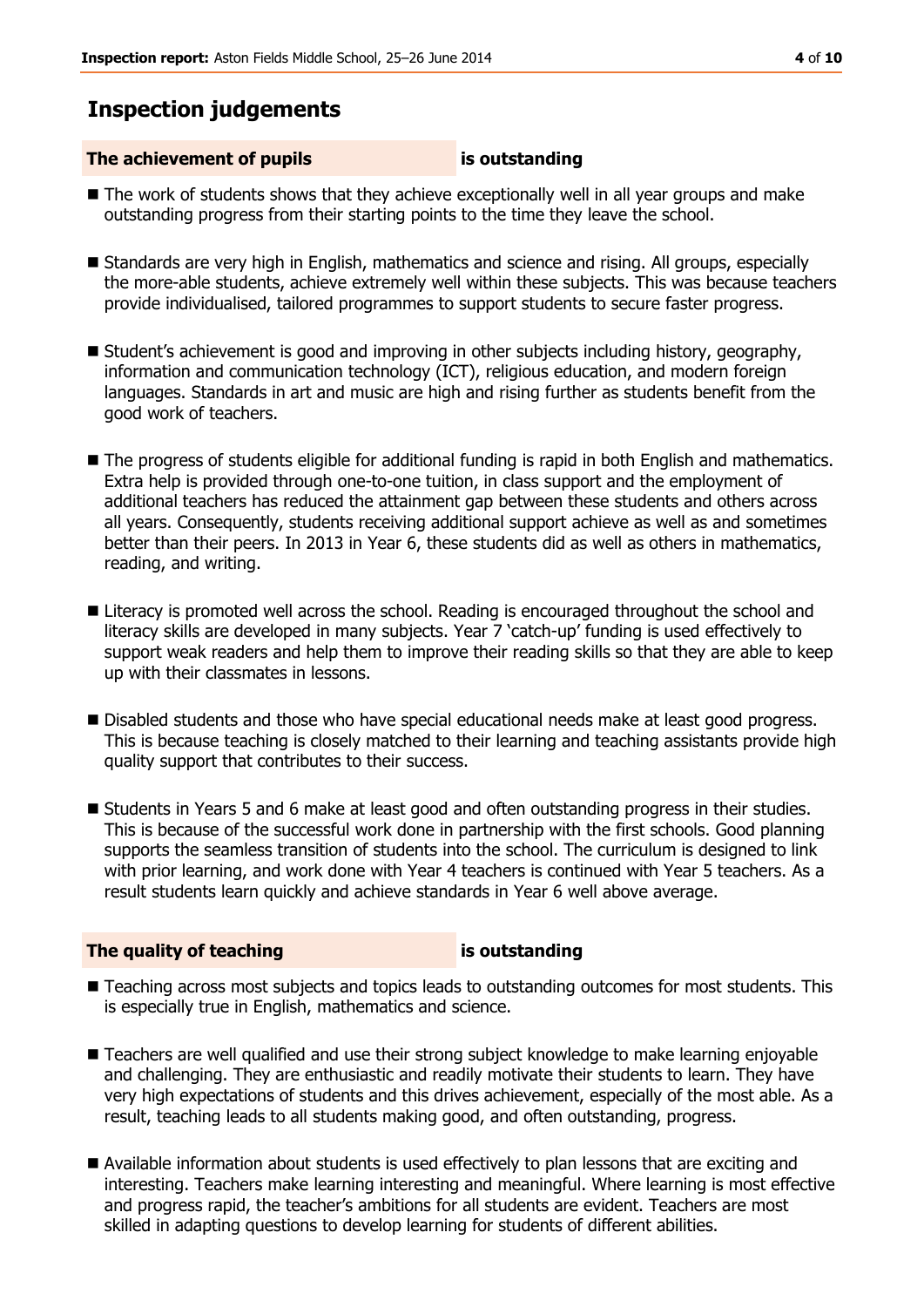- Students are clear about their target grades and know what they need to do to achieve them. Encouragingly, the vast majority of students are ambitious for themselves and many want to exceed their targets. Students praise their teachers and said that they worked hard because the teachers respected and work hard for them.
- **Students welcome the chance to work with each other. In one science lesson, for example,** students were challenged to diagnose injuries of patients admitted to an accident and emergency ward and required to suggest possible actions. They commented on the work of others, welcomed the chance to make corrections and could describe the next steps they must take to improve their work.
- Teachers' marking is frequent and regular. Students make most rapid progress where the teacher checks that they act on the advice given and have understood the changes they have made. Teachers' marking and feedback is best in English, mathematics and science, but is less effective in helping pupils to improve in other subjects.
- **Students at risk of falling behind receive support both in and out of lessons. Teachers plan** activities to better meet their needs and work closely with teaching assistants to ensure that these students achieve well.
- The regular setting of homework, linked to classwork, is promoting good and better learning.

#### **The behaviour and safety of pupils are outstanding**

- The behaviour of students is outstanding. Students' attitudes to learning are excellent. They are highly motivated in lessons and involve themselves in the full range of school activities both during and after school.
- Students exhibit tremendous respect for one another in lessons. This is because staff model and consistently promote respectful behaviours throughout the school. Students feel extremely safe in their school.
- Social skills are very well developed and students work very successfully together. For example, they provide helpful, informative feedback to each other about work in both an honest and sensitive way that promotes outstanding progress.
- Incidents of disruption in the classroom are extremely rare. This is because teachers have high expectations for the behaviour of students and students have high expectations of themselves and others. Praise and encouragement are used consistently well.
- The school's work to keep students safe and secure is outstanding. Students receive regular teaching about how to use the internet safely. This has been further reinforced by talks given by teachers and external speakers, including the police, in assemblies.
- Parents and staff strongly agree with students that this is a safe school and incidents of bullying are very rare. Students are aware of the different forms of bullying, including homophobic, racist and cyber-bullying. They say that the school promotes tolerance and understanding for others, but equally express great confidence that teachers will deal with reported bullying well.
- Fixed-term exclusions are well below national averages and attendance figures are well above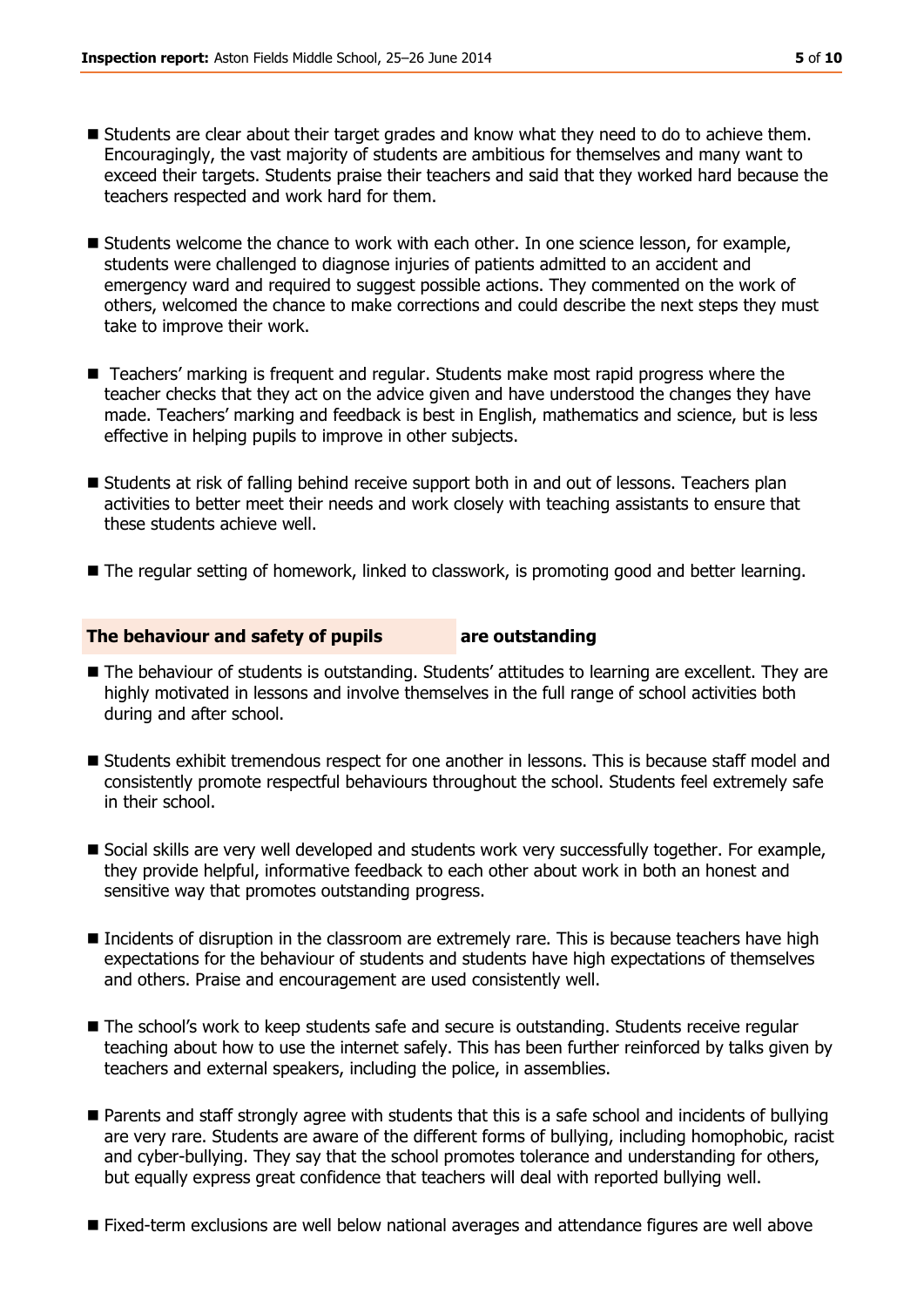national averages and still rising. Incidents of lateness to school or lessons are extremely rare.

### **The leadership and management are outstanding**

- The headteacher leads the school exceptionally well. He has successfully galvanised all staff as they strive for excellence, promote learning for life and maintain outstanding achievement for all at the school. He is supported by a very able leadership team who work effectively to sustain and further improve the already high standards within the school.
- **There is a strong staff team with a shared sense of purpose and direction. Staff are united in** their view that improving the school for the benefit of students is at the core of their work.
- Central to the school's success is the setting of ambitious and aspirational targets for students within a caring and supportive setting. Leaders set the bar high and both staff and students strive to achieve these high expectations.
- The management of teacher's work is robust and is seen to be fair. The system is underpinned by high quality training. Teachers' pay rewards are linked closely to the progress of their pupils. Teachers new to the school are full of praise for the support they have received to enable to settle into the school community quickly and help students to achieve well.
- $\blacksquare$  The curriculum promotes equality of opportunity extremely well because it is designed to cater for the needs and interests of all students. Literacy and numeracy teaching has been enhanced, with additional time built into the week for some students to improve their skills in these areas. The tutorial system promotes students' spiritual, moral and social development well. Students very much appreciate the wide range of additional activities offered to them on a weekly basis.
- Partnerships with local schools are very strong and enhance students' creative and sporting skills and development. The primary sports funding is used very effectively to develop staff expertise, employ external coaches to deliver programmes and widen pupils' participation in physical activities, leading to better fitness.
- Leaders have an accurate view of the school's strengths and weaknesses. Priorities are realistic and focus strongly on continuing to improve teaching and raise the achievement of all groups to the highest levels in all aspects of the school's work.
- $\blacksquare$  The local authority confirms the leaders' views of their high performance in the school and this confidence has resulted in the local authority adopting an appropriate light touch approach. Staff and parents strongly support the leadership of the school.
- The school's arrangements for safeguarding students meet statutory requirements.

### ■ The governance of the school:

- The governing body have high aspirations for both their staff and students. Governors possess a strong set of skills and knowledge which have helped them improve accountability and drive up standards since the last inspection.
- Governors review their own effectiveness annually. Following an evaluation of their work they implemented an action plan to strengthen their role in challenging and supporting the school. Relevant training enhanced their abilities to hold school leaders more fully to account and ensure standards continued to rise within the school.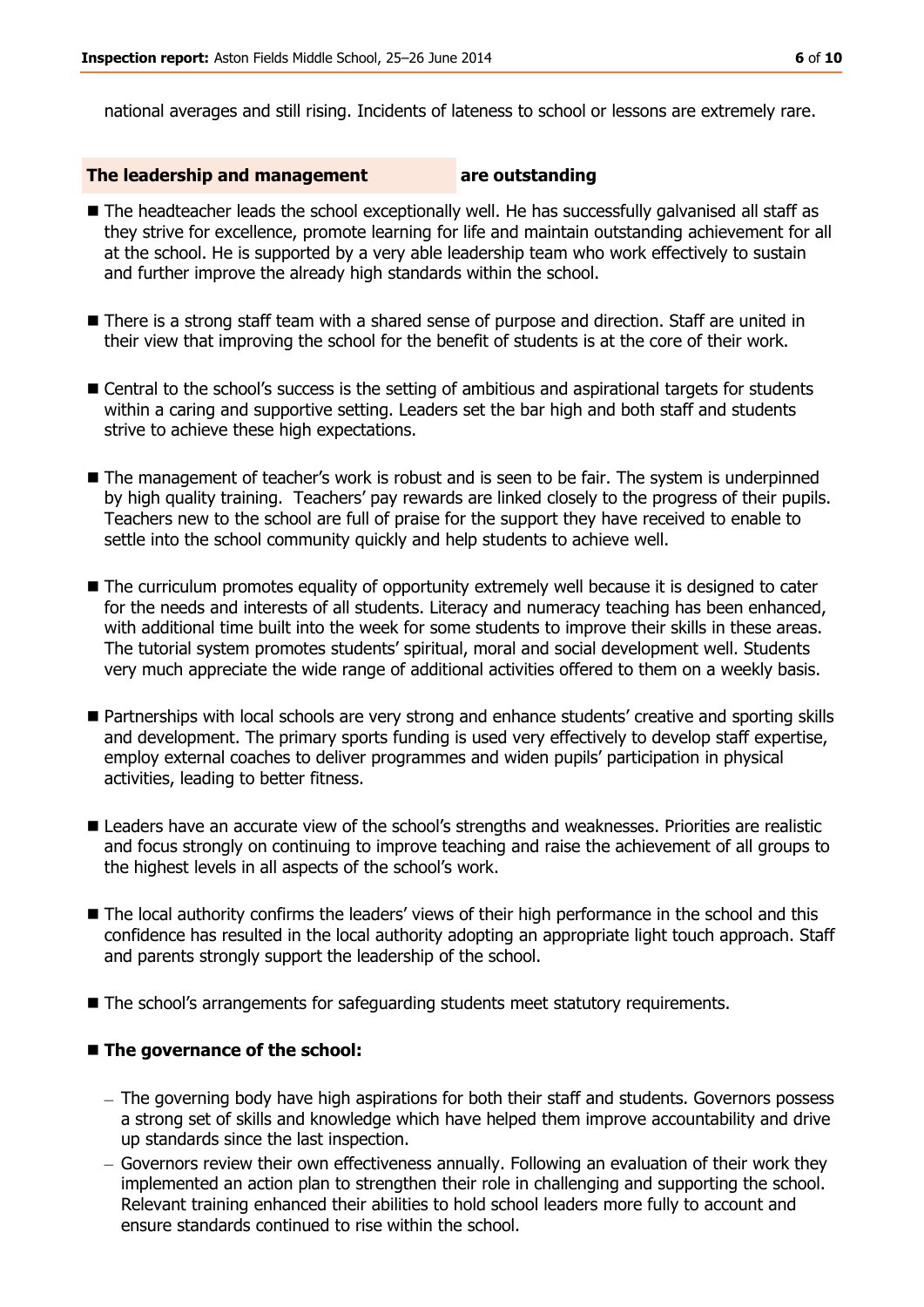- The headteacher's performance is managed effectively and ambitious targets are set every year. He is held rigorously to account for the school's work through robust performance meetings with governors.
- Governors have a very thorough understanding of the strengths and weaknesses in teaching across the school and have worked closely with the headteacher and staff to develop the school's performance management of teachers. Successful pay progression is now clearly linked with the Teacher Standards and especially to the achievement of students.
- The governing body keep a firm grasp on the financial oversight of the school's budget. They are kept informed of how pupil premium and catch-up government funding is spent and can clearly describe the real and positive impact of this funding.
- Governors use data about the school to inform themselves of the impact of teachers' work on how well students achieve. As a result, they play a crucial role in the school's success and they strive to secure outstanding outcomes for all its students at all times.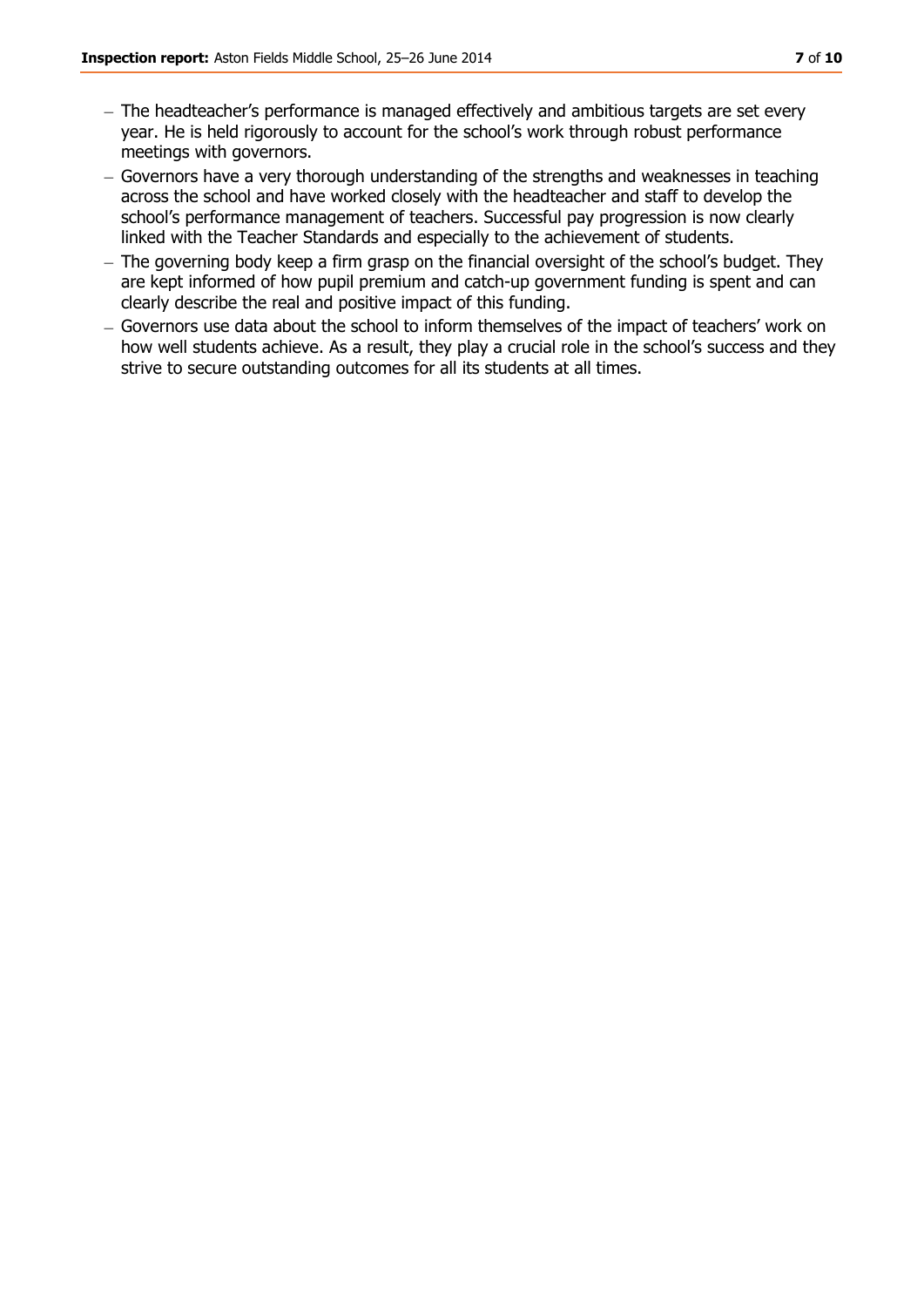# **What inspection judgements mean**

| <b>School</b> |                         |                                                                                                                                                                                                                                                                                                                                                                         |
|---------------|-------------------------|-------------------------------------------------------------------------------------------------------------------------------------------------------------------------------------------------------------------------------------------------------------------------------------------------------------------------------------------------------------------------|
| <b>Grade</b>  | <b>Judgement</b>        | <b>Description</b>                                                                                                                                                                                                                                                                                                                                                      |
| Grade 1       | Outstanding             | An outstanding school is highly effective in delivering outcomes<br>that provide exceptionally well for all its pupils' needs. This ensures<br>that pupils are very well equipped for the next stage of their<br>education, training or employment.                                                                                                                     |
| Grade 2       | Good                    | A good school is effective in delivering outcomes that provide well<br>for all its pupils' needs. Pupils are well prepared for the next stage<br>of their education, training or employment.                                                                                                                                                                            |
| Grade 3       | Requires<br>improvement | A school that requires improvement is not yet a good school, but it<br>is not inadequate. This school will receive a full inspection within<br>24 months from the date of this inspection.                                                                                                                                                                              |
| Grade 4       | Inadequate              | A school that has serious weaknesses is inadequate overall and<br>requires significant improvement but leadership and management<br>are judged to be Grade 3 or better. This school will receive regular<br>monitoring by Ofsted inspectors.                                                                                                                            |
|               |                         | A school that requires special measures is one where the school is<br>failing to give its pupils an acceptable standard of education and<br>the school's leaders, managers or governors have not<br>demonstrated that they have the capacity to secure the necessary<br>improvement in the school. This school will receive regular<br>monitoring by Ofsted inspectors. |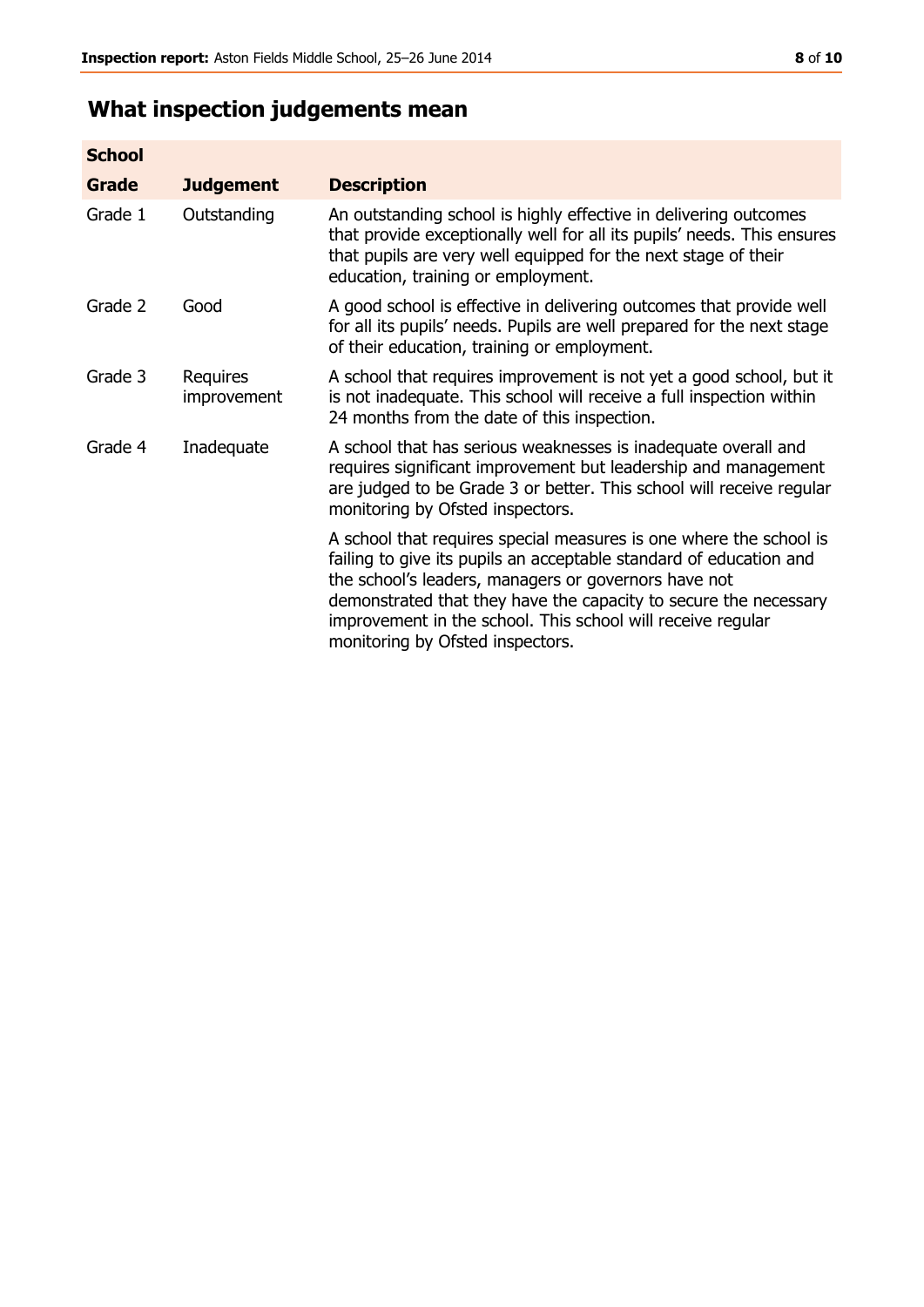# **School details**

| Unique reference number  | 116957         |
|--------------------------|----------------|
| <b>Local authority</b>   | Worcestershire |
| <b>Inspection number</b> | 443993         |

This inspection of the school was carried out under section 5 of the Education Act 2005.

| <b>Type of school</b>                      | Middle deemed secondary         |
|--------------------------------------------|---------------------------------|
| <b>School category</b>                     | Community                       |
| Age range of pupils                        | $9 - 13$                        |
| <b>Gender of pupils</b>                    | Mixed                           |
| <b>Number of pupils on the school roll</b> | 553                             |
| <b>Appropriate authority</b>               | The governing body              |
| <b>Chair</b>                               | Jean Richardson                 |
| <b>Headteacher</b>                         | Stephen Cox                     |
| Date of previous school inspection         | 15 June 2010                    |
| <b>Telephone number</b>                    | 01527 876026                    |
| <b>Fax number</b>                          | 01527 574798                    |
| <b>Email address</b>                       | office@astonfields.worcs.sch.uk |